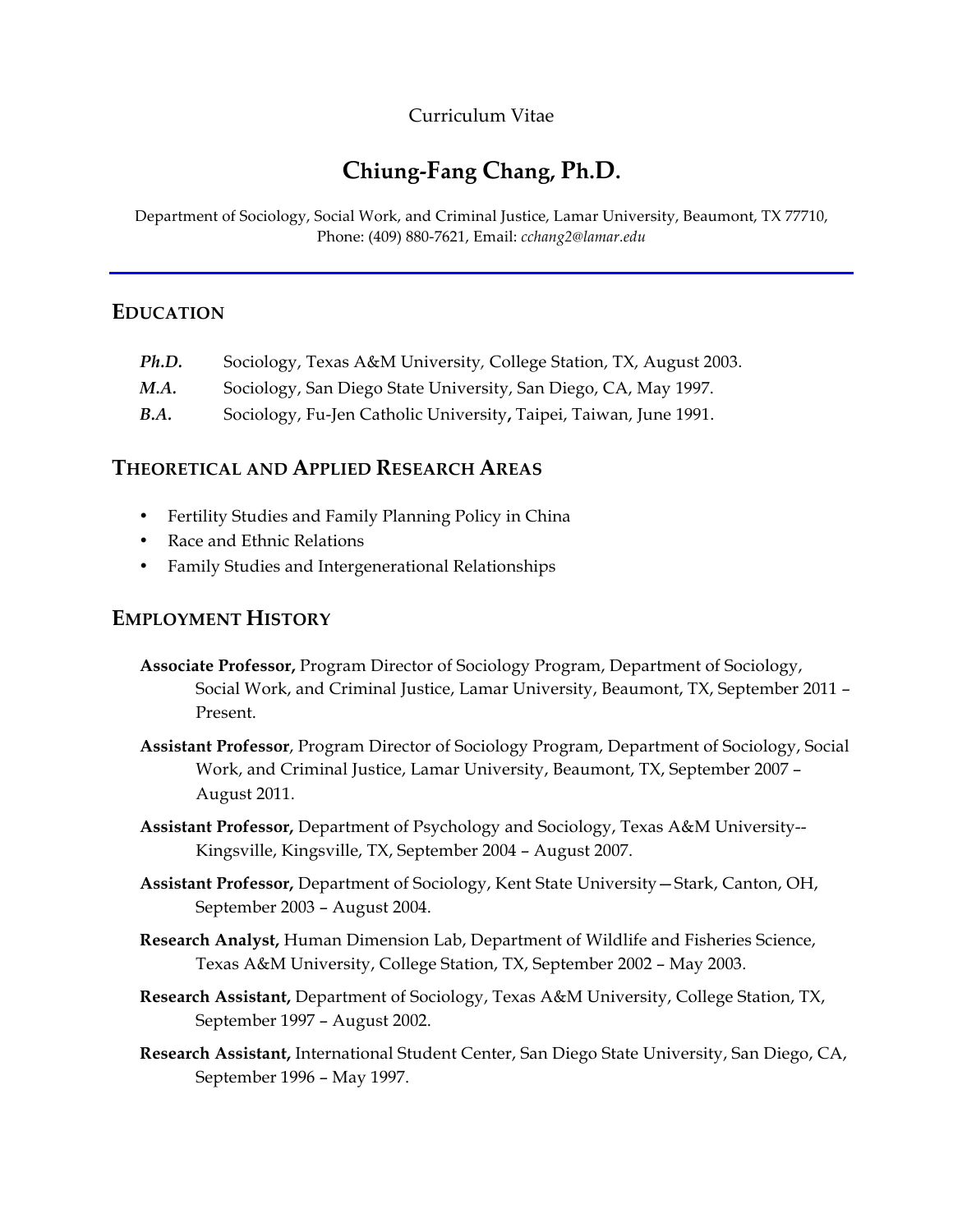- **Research Assistant,** Department of Sociology, San Diego State University, San Diego, CA, January 1996 – August 1996.
- **Teaching and Administrative Associate,** Department of Sociology, Fu-Jen Catholic University, Taipei, Taiwan, September 1991 – May 1994.

## **AWARDS AND HONORS**

- **University Merit Award**, 2011, College of Arts and Sciences, Lamar University
- **Elected Board Member**, Directing Board Committee, 2009, American Association for Chinese **Studies**
- **Nominee**, The 28th Annual Faculty Lecture, 2007, Texas A&M University Kingsville.
- **Nominee**, Be All You Can Be Faculty Award, 2007, Texas A&M University —Kingsville.
- **Recognition Award,** Mentor of McNair Undergraduate Research, 2006, Texas A&M University – Kingsville.
- **Elected Board Member**, Directing Board Committee, 2004, American Association for Chinese **Studies**

**Nominee**, Dissertation Award, 2003, College of Liberal Arts, Texas A&M University

**Graduate Student Award**, 1997, Department of Sociology, San Diego State University

**Research Award**, Phi Beta Delta Scholarship, 1997, Phi Beta Delta Honor Society (φβΔ), San Diego State University. Title: "*The Adaptation Patterns of Foreign Students in the U.S."*

# **RESEARCH**

## **GRANTS**

**Co-PI:** City Government Funding, City of Beaumont, Title: "*Beaumont Alternative Steps to Interactive Community Survey (BASICS)."* (PI: Cheng-Hsien Lin). Request Amount: \$48,013. Status: Submitted on Nov. 11, 2011.

**Co-PI:** Digital Humanities Start-Up Grants, National Endowment for the Humanities (NEH), Title: "*Tracking Undergraduate Training through Online Research Simulation (TUTORS)."* (PI: Cheng-Hsien Lin & Co-PI: Jiangjiang Jane Liu). Request Amount: \$49,441. Status: Submitted on Sep. 27, 2011.

**Co-PI:** Federal Grants, Title: "*Building Communities for Economic Success: An Initiative for Rural Texas*." The Center for Rural Studies at Sam Houston State University will serve as the headquarters to collaborate with faculties at Lamar University, Texas State University, and Sul Ross State University. (PI: Gene Theodori & Co-PIs: Mary Ann Davis, Cheng-Hsien Lin, Gwendolyn Hustvedt, and Alessandro Bonanno).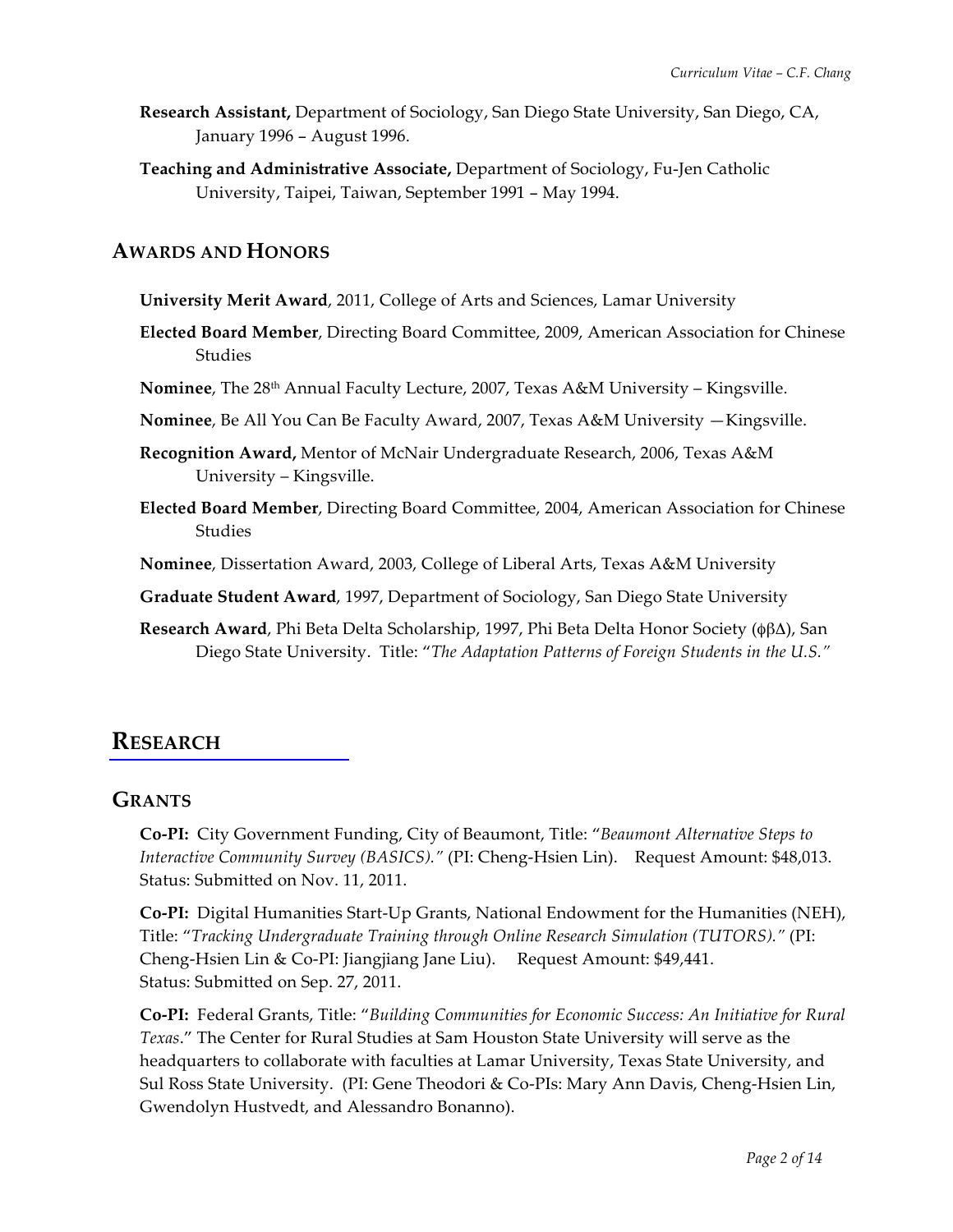Requested Amount: \$1.4 million. Status: Submitted on Aug. 21, 2010.

**Co-PI:** Research Enhancement Grant, 2011, Research Sponsor Program, Lamar University, Title: "*Developing An Innovative Tool (TUTORS) for Training Undergraduate Research."* Requested Amount: \$5,000, Status: Not Funded.

**PI:** Research Travel Assistant Grant, 2010, Alpha Kappa Delta, International Sociology Honor Society. *Funding will support 4 students presenting research works in the 2011 annual meeting of Southwest Social Science Association (SSSA), Las Vegas, NV.* Status: funded \$1,000.

**PI**: Research Enhancement Grant, 2009, Research Sponsor Program, Lamar University, Title: "*Assimilation, One-Child Policy, and Fertility among the Minority Population of China."* Status: Funded \$5,000.

**PI:** On-line Course Development Grant, 2009, Center for Distance Education, Lamar University. *Course: SOCI 3306, Race and Ethnic Relations*. Status: funded \$1,000 with one course reduction.

**PI:** Research Travel Assistant Grant, 2009, Alpha Kappa Delta, International Sociology Honor Society. *Funding supported 4 students presenting research works in the 2010 annual meeting of Southwest Social Science Association (SSSA), Houston, TX.* Status: Funded \$1,000.

**PI:** Research Enhancement Grant, 2008, Research Sponsor Program, Lamar University, Title: "*Who Am I? Assessing the Complexity of Multiracial Identity."* Status: Funded \$5,000.

**PI:** On-line Course Development Grant, 2008, Center for Distance Education, Lamar University. *Course: SOCI 4300, Sociology of Family*. Status: funded \$1,000 with one course reduction.

**Co-PI:** Research Development Grant, Research Sponsor Program, 2007, Lamar University. Status: Funded \$3,000.

**PI:** Quality Enhancement Plan (QEP) Grant**,** 2006, Office of Institutional Planning and Assessment, Texas A&M University--Kingsville. *Course: SOCI 4307.* Requested Amount: \$5,270, Status: Not Funded.

**Co-PI:** Research Grant, University Research Award, 2005, Texas A&M University, Kingsville. Title: "*The Well-Being of Grandparents and Grandchildren in Multi-Generational Families—A Comparative Perspective."* (PI: Cheng-Hsien Lin). Status: Funded \$10,000.

**Co-PI:** Research Grant, College of Arts and Sciences Research Award, 2005, Texas A&M University, Kingsville. Title: "*The Well-Being of Grandparents and Grandchildren in Multi-*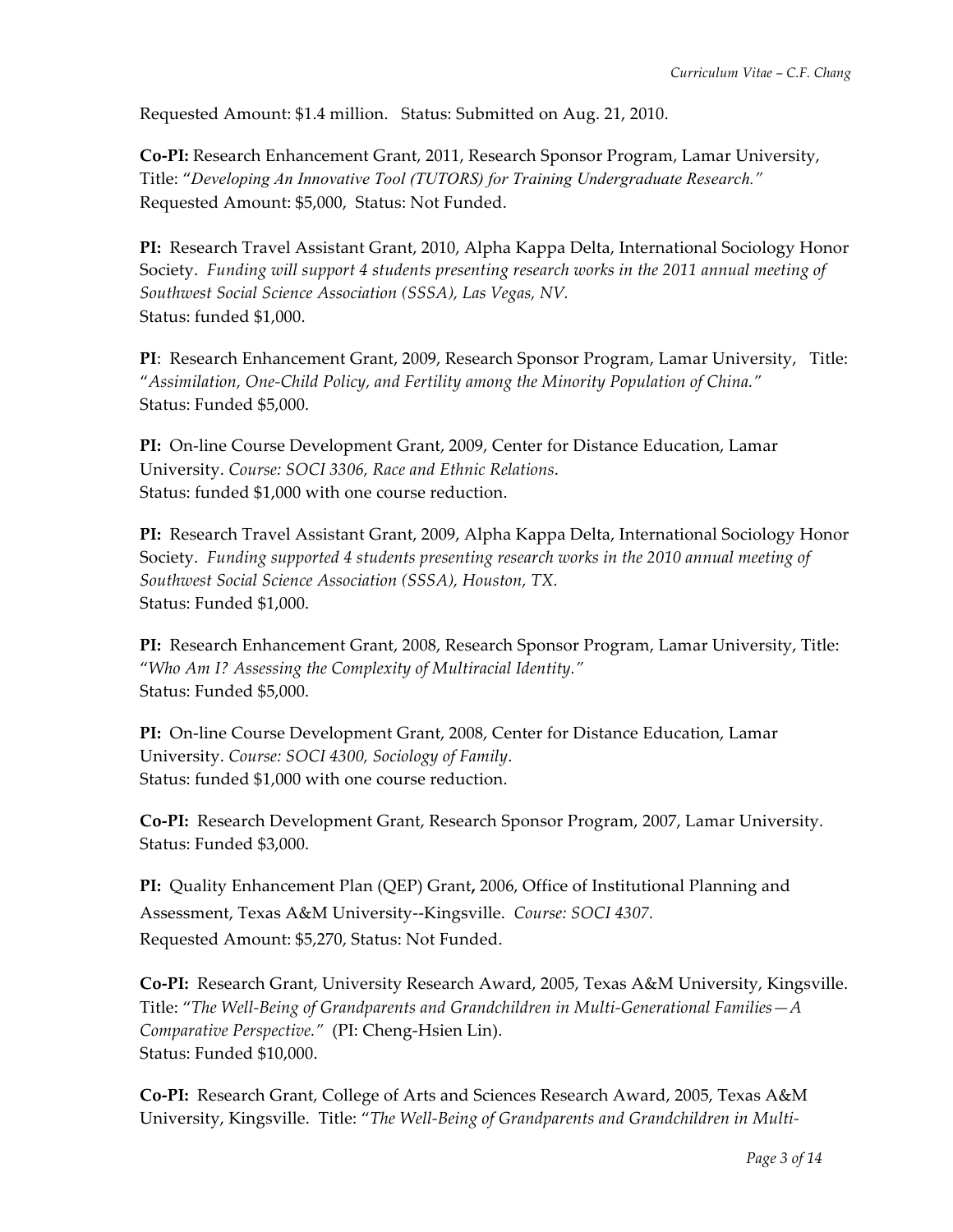*Generational Families—A Comparative Perspective*." (PI: Cheng-Hsien Lin) Status: Funded \$3,000.

**PI:** Research Travel Grant, International Scholarly Exchange Program, 2005, Chiang Ching-Kuo Foundation for International Scholarly Exchange, U.S.A. Title: *"The Pattern of Intermarriage and Its Impacts on Minority Fertility in China."* Requested Amount: \$25,000. Status: Not Funded (Due to Budget Restrain).

# **PUBLICATIONS**

### **1. Peer-Reviewed Journal Articles**

Dudley L. Poston, Jr. and **Chiung-Fang Chang.** "Bringing Males In: A Critical Demographic Plea for Incorporating Males in Methodological and Theoretical Analyses of Human Fertility." *Critical Demography. – In Print.*

Dudley L. Poston, Jr., **Chiung-Fang Chang,** and Ping Wang. "The Future Size of the Elderly Population of Taiwan: Implications for Eldercare and the Marriage Market." *American Journal for Chinese Studies. – Accepted and Forthcoming.*

Dudley L. Poston, Jr., **Chiung-Fang Chang**, and Hong Dan**.** 2006. "Fertility Differences Between the Majority and Minority Nationality Groups in China." *Population Research and Policy Review 25: 67-101.* 

### **2. Books and Grant Report**

**Chiung-Fang Chang** and Cheng-Hsien Lin. *Research Methods in Social Sciences* (社會科學研究 法) Taipei, Taiwan: Wunan Publisher. – *Under Contract.* (*authorship is alphabetical*)

**Chiung-Fang Chang**. 2009. *Minority Fertility in Contemporary China: The Impacts of Assimilation and Policy.* Saarbrücken, Germany: VDM Verlag Publisher.

Dudley L. Poston, Che-Fu Lee, **Chiung-Fang Chang**, et al. (eds). 2006. *Fertility, Family Planning, and Population Policy in China.* London: Routledge.

Ditton, Robert B., and **Chiung-Fang Chang.** 2003. Grant Report: *An Analysis of Boating Facility Infrastructure Use in Texas—A Report from the Boating Infrastructure Survey.* 112p.

**Chiung-Fang Chang.** 1995. *Market Surveys, Volumn I.* (市場調查) Taipei: Wuyuan Press, Taiwan. 200p.

### **3. Book Chapters and Encyclopedia Entries**

**Chiung-Fang Chang.** 2009. "Minority Nationalities: Large National Minorities," pp.607-10 in David Pong et al. (ed.) *Encyclopedia of Modern China. 1st Edition.* Publisher: Thomson Gale.

**Chiung-Fang Chang.** 2008. "Linear Regression," pp. 454-55 in William A. Darity, Jr. et al. (ed.) *International Encyclopedia of the Social Sciences, 2nd Edition.* Detroit, MI: Macmillan Reference U.S.A.

**Chiung-Fang Chang.** 2006. "The Impact of Intermarriage on Fertility among China's Minority Groups," pp. 65-77 in Poston, Dudley L., Jr. et al., *Fertility, Family Planning, and*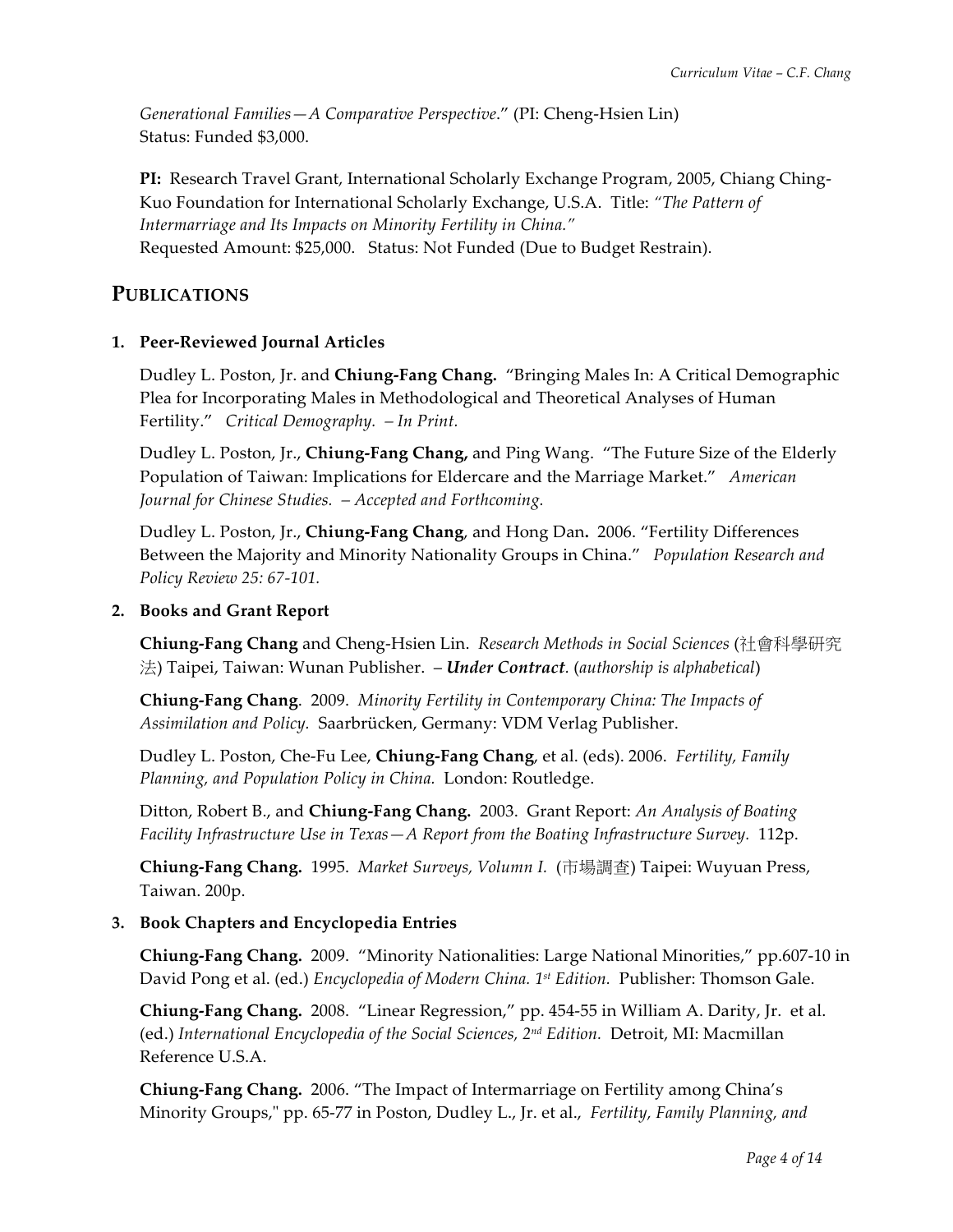*Population Policy in China.* London: Routledge.

Can Liu and **Chiung-Fang Chang.** 2006. "Models and Patterns of Sterilization," pp. 38-50 in Poston, Dudley L., Jr. et al., *Fertility, Family Planning, and Population Policy in China.* London: Routledge.

**Chiung-Fang Chang.** 2006. "Race and Ethnic Relations (族群關係)," pp.171-96 in Tsai, W. H. (ed.) *Principles of Sociology* (社會學原理)*.* Taipei, Taiwan: Wunan Publisher.

Toni Falbo and **Chiung-Fang Chang**. 1998. "The Effects of Family Background on the Academic Performance of Chinese Schoolchildren," pp.164-91 in Wu, S. H. (ed.) *Adolescents in Asia-Pacific Chinese Society*, Taipei, Taiwan: Catholic Fu Jen University Press.

Dudley L. Poston, Jr., Toni Falbo, and **Chiung-Fang Chang.** 1998. "Personality Outcomes of Single and Siblinged Children in Mainland China: Who are the 'Little Emperors'?" Pp.124-37 in *Adolescents in Asia-Pacific Chinese Society*, Taipei, Taiwan: Catholic Fu Jen University Press.

## **CONFERENCE PAPERS AND PRESENTATIONS**

### **1. International Conferences**

**Chiung-Fang Chang.** 2004. Invited Speech. Title: "*Hierarchical Linear Models: An Application on China's Ethnic Studies*." Paper presented at the National Academic Sinica, Taipei, Taiwan.

Tony Falbo and **Chiung-Fang Chang.** 1998. "The Effects of Family Background on the Academic Performance of Chinese Schoolchildren." Presented at the meeting of the Adolescents in Asia-Pacific Chinese Societies Conference, Catholic Fu Jen University, Taipei, Taiwan.

Dudley L. Poston, Jr. and **Chiung-Fang Chang.** 1998. "Personality Outcomes of Single and Siblinged Children in Mainland China: Who are the "Little Emperors"? " Presented at the meeting of the Adolescents in Asia-Pacific Chinese Societies Conference, Catholic Fu Jen University, Taipei, Taiwan.

#### **2. National Conferences**

**Chiung-Fang Chang**. 2013. "The Acculturation and Mental Health of Foreign Women Who Married into Families in Taiwan." Paper will be presented at the annual meeting of the American Association for Chinese Studies, New Brunswick, New Jersey.

**Chiung-Fang Chang** and Cheng-Hsien Lin. 2012. "Strategic Solutions of TCFL in the U.S.— Family Perspective." Paper presented at the annual meeting of the American Association for Chinese Studies, Atlanta, Georgia.

**Chiung-Fang Chang.** 2012. "Intermarriage: Effects on Personality, Assimilation, and Fertility in Taiwan." Paper presented at the annual meeting of the American Association for Chinese Studies, Atlanta, Georgia.

**Chiung-Fang Chang** and Garrick Harden. 2011. "Fashion and Freedom: A Textual Analysis of Chinese Women from 1911 to 2011." Paper presented at the annual meeting of the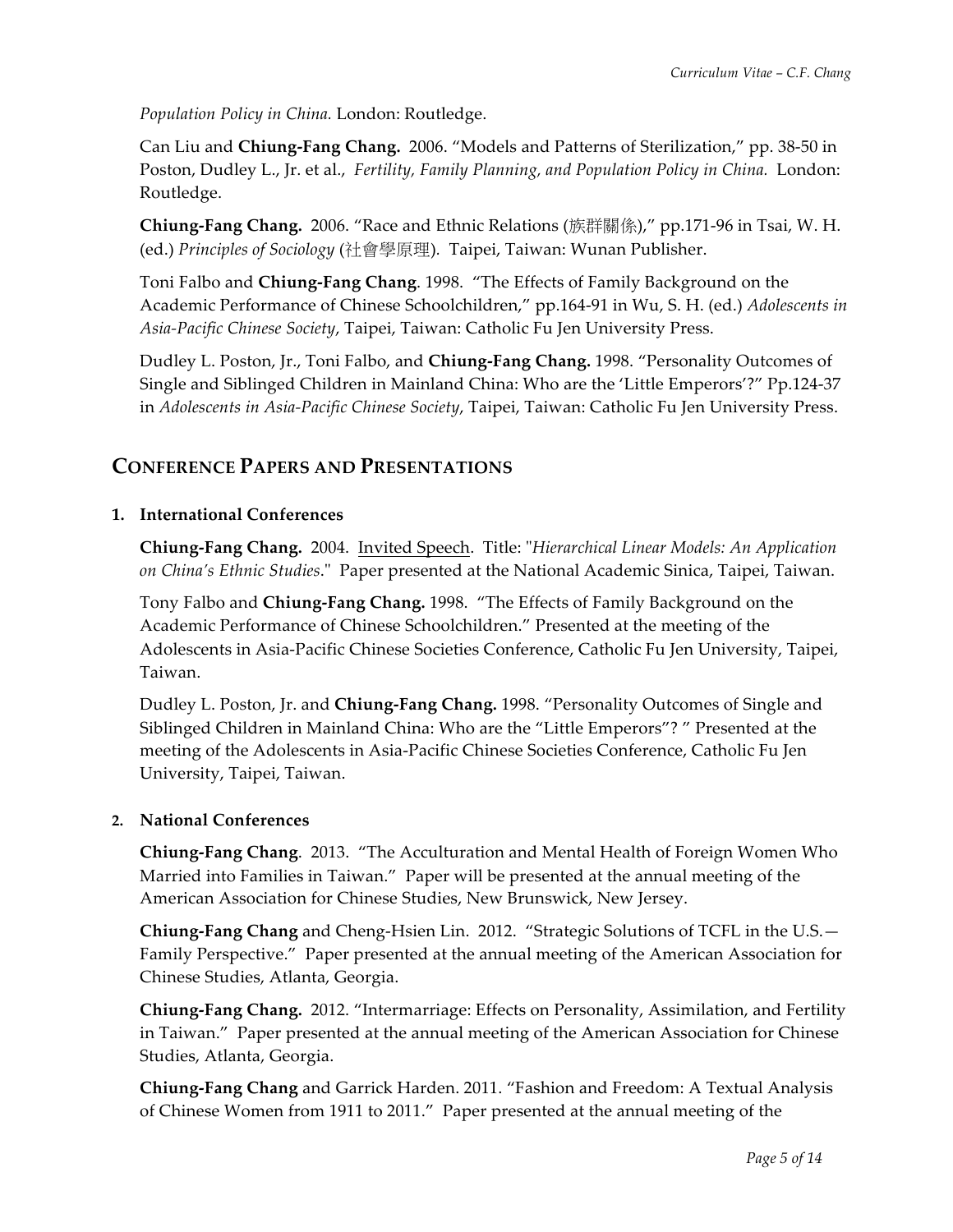American Association for Chinese Studies, Philadelphia, Pennsylvania.

Cheng-Hsien Lin and **Chiung-Fang Chang.** 2004. "The Mental Health of Children in Three-Generation Families." Paper presented at the annual meeting of the American Association for Chinese Studies, Williamsburg, Virginia.

Dudley L. Poston, Jr. and **Chiung-Fang Chang.** 2003. "The Future Size of the Elderly Population of Taiwan: Implications for Eldercare and the Marriage Market." Paper presented at the annual meeting of the American Association for Chinese Studies, Indianapolis, Indiana.

**Chiung-Fang Chang.** 2002. "Assimilation, One-Child Policy, and Fertility Among the Minority Nationalities of China." Presented at the annual meeting of the American Sociological Association, Chicago, Illinois.

**Chiung-Fang Chang.** 2001. "Ethnic Assimilation or Ethnic Competition? Ethnic Identification among Blacks and Whites." Presented at the annual meeting of the American Sociological Association, Anaheim, California.

**Chiung-Fang Chang.** 2001. "Male and Female Fertility in Taiwan: How Different are the Rates?" Presented at the annual meeting of the Population Association of America, Washington D.C.

Dudley L. Poston, Jr. and **Chiung-Fang Chang.** 2000. "Patterns of Male and Female Fertility in Taiwan: Description and Explanations." Presented at the annual meeting of the American Sociological Association, Washington D.C.

**Chiung-Fang Chang.** 1999. "Perceived Discrimination and Social Identity among Black and White." Presented at the annual meeting of the America Sociological Association, Chicago, Illinois.

Dudley L. Poston, Jr. and **Chiung-Fang Chang.** 1999. "Patterns and Determinants of Male and Female Fertility in the Cities and *Hsiens* of Taiwan, 1990-1995." Presented at the annual meeting of the Population Association of America, New York, NY.

### **3. Regional Conferences**

**Chiung-Fang Chang.** 2013. "The Sex Ratio Imbalance and Intermarriage in Taiwan." Paper presented at the annual meeting of the Southwestern Social Science Association, New Orleans, Louisiana.

Georgina Chandler and **Chiung-Fang Chang.** 2012. "A Look at Relationship Dependency on Dating Violence among College Students in Southeast Texas." Paper presented at the annual meeting of the Southwestern Social Science Association, San Diego, California.

Margaret Burnham and **Chiung-Fang Chang.** 2012. "Do Lesbians Reify Normative Femininity in a Heteropatriarchal Society?" Paper presented at the annual meeting of the Southwestern Social Science Association, San Diego, California.

Garrick Harden and **Chiung-Fang Chang**. 2012. "Postcolonial Constructions of Chinese Women: Reading Bodies as Text." Paper presented at the annual meeting of the Western Social Science Association, Houston, TX.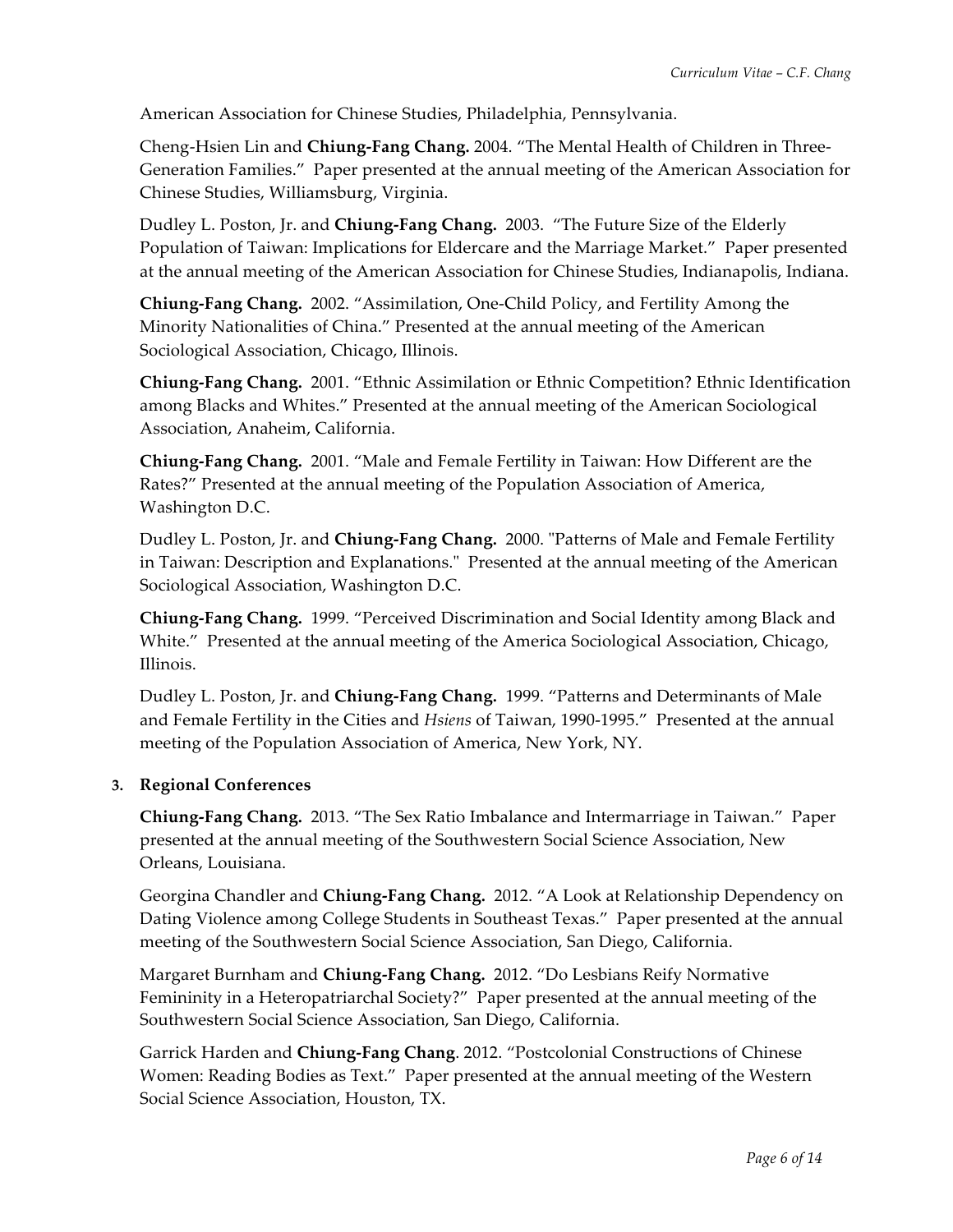**Chiung-Fang Chang.** 2011. "The Role of Reflected Appraisals in Racial Identity." Paper presented at the annual meeting of the Southwestern Social Science Association, Las Vegas, Nevada.

**Chiung-Fang Chang.** 2010. "The Effect of Moslem Culture on Fertility Behavior in China." Paper presented at annual meeting of the Western Social Science Association, Reno, Nevada.

**Chiung-Fang Chang.** 2009. "Assessing the Complexity of Multiracial Identity in Southeastern Texas." Paper presented at the annual meeting of the Southwestern Social Science Association, Denver, Colorado.

**Chiung-Fang Chang** and Cheng-Hsien Lin. 2008. "Does Hispanic Grandparenting Assist to Deter Deviance?" Paper presented at the annual meeting of the Southwestern Social Science Association, Las Vegas, Nevada.

**Chiung-Fang Chang.** 2006. "Will Children Be More Deviant Raised by Their Grandparents? - - A Study of Hispanic Adolescents" Paper presented at the annual meeting of the Southern Demographic Association, Durham, North Carolina.

Bruce Robertson and **Chiung-Fang Chang.** 2006. "A Study of Adolescent Deviance among Hispanic Grandparent-Headed Households" Paper presented at the annual meeting of the Southwest Social Science Association, San Antonio, Texas.

**Chiung-Fang Chang.** 2005. "Assimilation and Fertility: A Study of Moslems in China." Paper presented at the annual meeting of the Southern Demographic Association, Oxford, Mississippi.

**Chiung-Fang Chang.** 2005. "Boundaries and Identity: The Ethnic Relations in Taiwan." Paper presented at the annual meeting of the Southwestern Social Science Association, New Orleans, Louisiana.

**Chiung-Fang Chang.** 2004. "The Pattern of Intermarriage in China." Presented at the annual meeting of the Western Social Science Association, Salt Lake City, Utah.

**Chiung-Fang Chang.** 2004. "Assimilation and Fertility: The Moderating Effect of Moslem Culture." Paper presented at the annual meeting of the Southwestern Social Science Association, Corpus Christi, Texas.

**Chiung-Fang Chang** and Carol S. Walther**.** 2002. "Structural and Individual Determinants of Intermarriage among Asian Americans." Paper presented at the annual meeting of the Southern Demographic Association, Austin, Texas.

**Chiung-Fang Chang.** 2002. "Intermarriage and Ethnic Fertility: Different Patterns among China's Ethnic Nationalities." Paper presented at the annual meeting of the North American Chinese Sociologist Association, Chicago, Illinois.

**Chiung-Fang Chang.** 2002. "The Effect of Intermarriage on Fertility among China's Minority Groups." Presented at the annual meeting of the Southwestern Social Science Association, New Orleans, Louisiana.

**Chiung-Fang Chang.** 2001. "Fertility of the Minority Populations of China: A Multilevel Analysis." Presented at the annual meeting of the North American Chinese Sociologist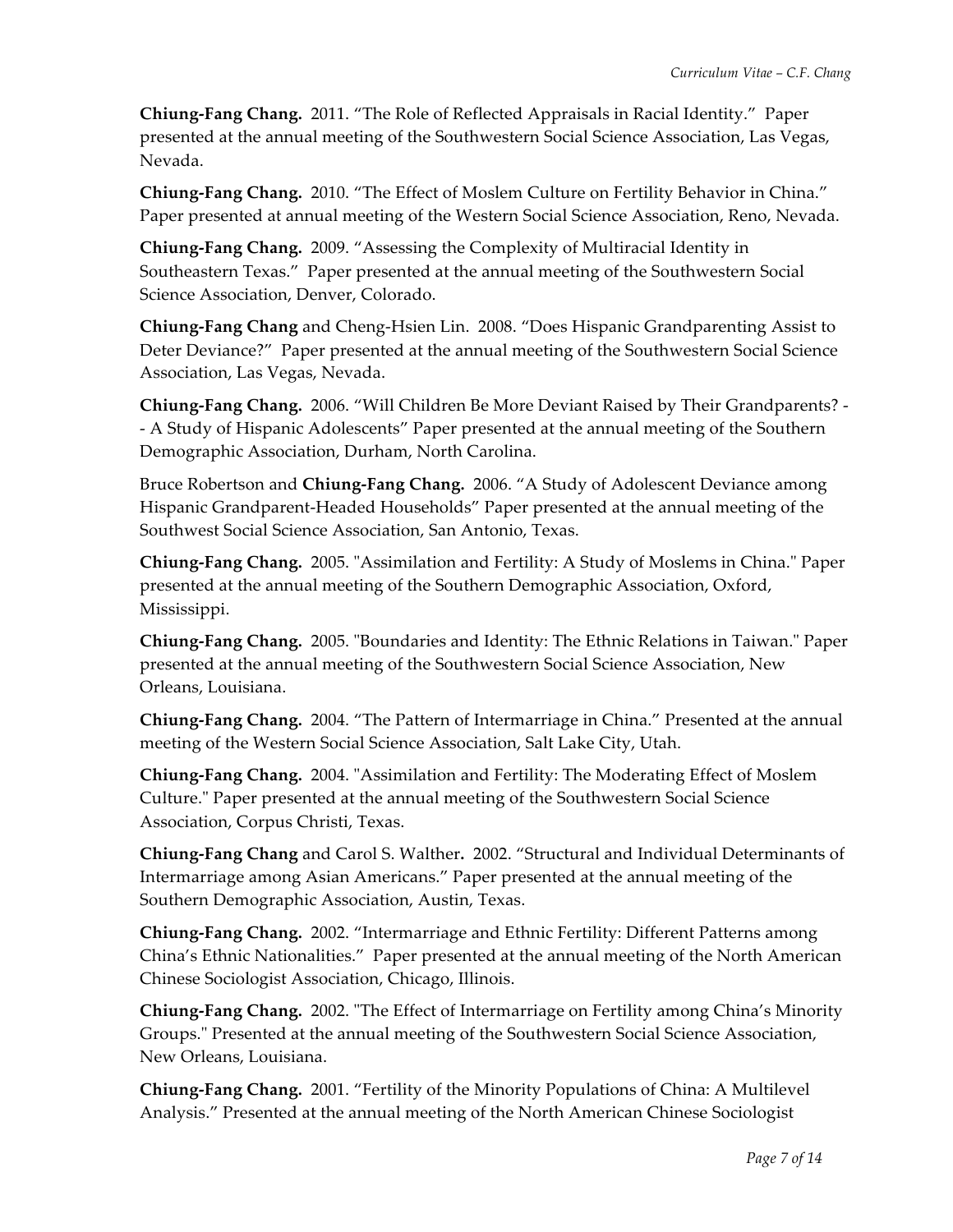Association, Anaheim, California.

**Chiung-Fang Chang.** 2000. "Decomposing Differences between Male and Female Fertility in Taiwan." Presented at the annual meeting of the Southern Demographic Association, New Orleans, Louisiana.

**Chiung-Fang Chang.** 1999. "The Effects of Assimilation on Fertility among the Minority Populations of China." Presented at the annual meeting of the Southern Demographic Association, San Antonio, Texas.

**Chiung-Fang Chang.** 1999. "A Study of Adaptation Patterns of East Asian Students at San Diego State University." Presented at the annual meeting of the Southwest Social Science Association, San Antonio, Texas.

**Chiung-Fang Chang.** 1999. "Adaptation to Living in the U.S.: A Study of Asian International Students." Presented at the annual meeting of the Western Social Science Association, Forth Worth, Texas.

# **WORKS IN PROGRESS**

Brenda Nichols, **Chiung-Fang Chang**, and Cheng-Hsien Lin. The **Southeast Texas Rural Community Survey** project. – *A pilot survey was initiated in 2010.*

**Chiung-Fang Chang**. "Assimilation or Competition? – The Patterns of Ethnic Identity in Southeastern Texas" – *completed paper is ready for peer-reviewed journal submission*

**Chiung-Fang Chang.** "Assimilation, One-Child Policy, and Fertility Among Minority Nationalities of China." – *completed paper is ready for peer-reviewed journal submission*

**Chiung-Fang Chang.** "Assimilation and Fertility: The Moslem Minorities of China." – *completed paper is ready for peer-reviewed journal submission*

# **TEACHING**

# **COURSES OFFERED**

## **1. Lamar University (2007 ~ Present)**

SOCI 4380, Research Methods

SOCI 4385, Data Analysis

SOCI 4390, Social Theory

SOCI 4310, Population Problems

SOCI 4300, Demography of Minorities

SOCI 4300, Sociology of Family

SOCI 4301, Sociology of Family (HEH course for B.A.A.S. program)

SOCI 3360, Race and Ethnic Relations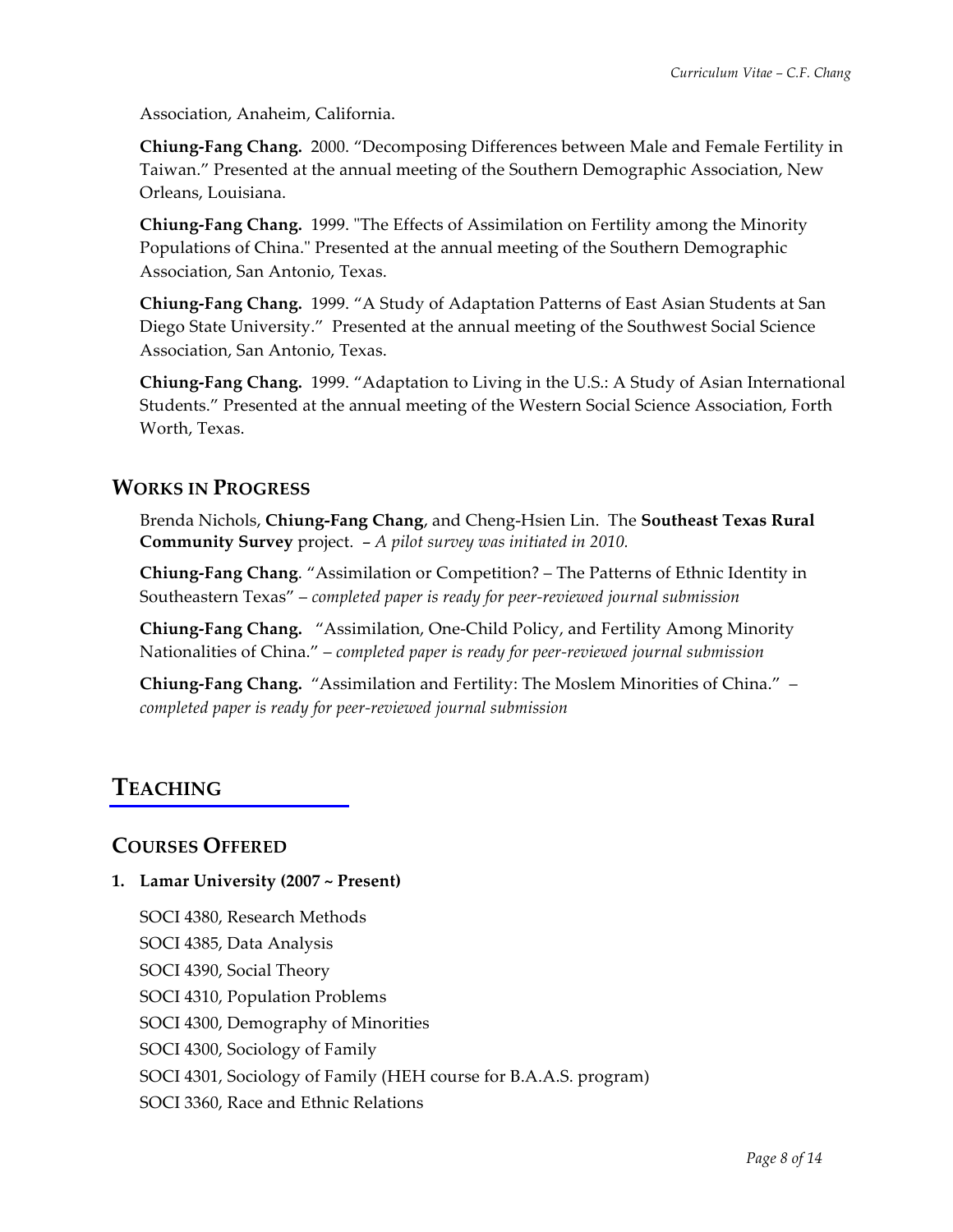SOCI 2301, Family and Marriage SOCI 1306, Social Problems SOCI 1301, Introduction to Sociology

## **2. Texas A&M University—Kingsville (2004 ~ 2007)**

SOC 5303, Advanced Research Methods (Graduate Course) SOC 5321, Social Demography (Graduate Course) SOC 4308/5308, Population Problems SOC 4381, Social Theory SOC 3381, Statistics for Behavioral Sciences SOC 2307, Family and Marriage

### **3. Kent State University, Stark (2003 ~ 2004)**

SOC 4256, Race and Ethnic Studies SOC 3256, Family and Other Intimate Life Style SOC 3261, Birth, Death, and Migration

## **TEACHING AWARD AND RECOGNITION**

**Recognition of Significance,** 2009, Course Construction for Distance Education, Center for Distance Education, Lamar University.

**Recognition Award,** Mentor of McNair Undergraduate Research, 2006, Texas A&M University – Kingsville.

• Mentored two McNair Scholars, Bruce Robertson and Maria Botello, on undergraduate research projects. Specifically, Bruce Robertson generated significant records under my mentorship and was awarded a three-year graduate Diversity Fellowship and departmental assistantship in the department of sociology at Texas A&M University with a total value of \$84,000.

## **ADVISING FOR STUDENT RESEARCH**

I have served as the academic supervisor or committee member of 25 undergraduate research projects and 2 McNair research projects since Fall 2004 at Lamar University and Texas A&M University—Kingsville. I supervised or directed the students in the following works:

- 1. Georgina Chandler, "A Look at Relationship Dependency on Dating Violence among College Students in Southeast Texas." Paper will be presented at the 2012 annual meeting of the Southwestern Social Science Association, San Diego, California.
- 2. Kirstie Smith and Tyler Smith, "Distrust of Government: Is It Detrimental to Democracy?" Paper will be presented at the 2012 annual meeting of the Southwestern Social Science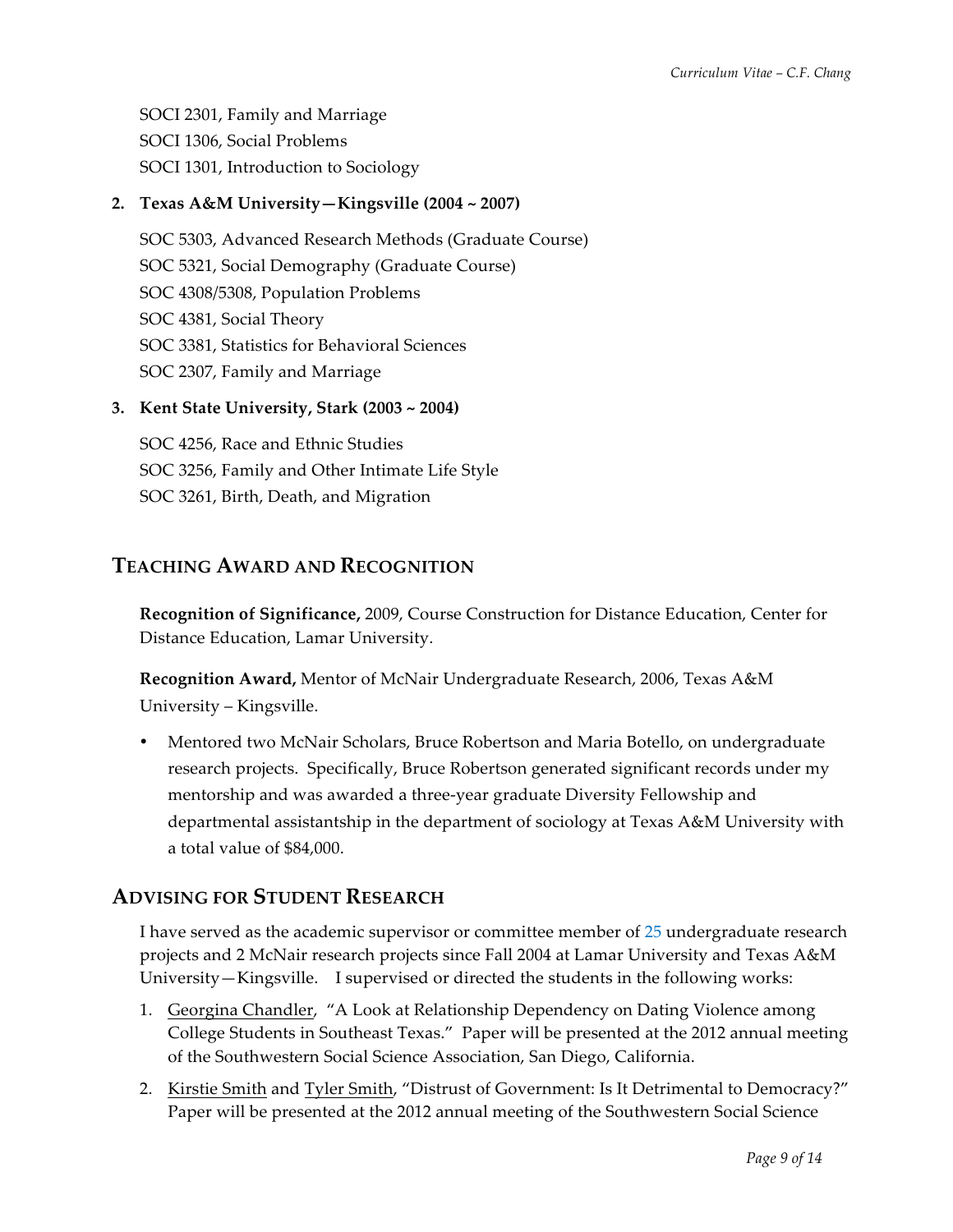Association, San Diego, California.

- 3. Margaret Burnham, "Do Lesbians Reify Normative Femininity in a Heteropatriarchal Society?" Paper will be presented at the 2012 annual meeting of the Southwestern Social Science Association, San Diego, California.
- 4. Kirstie Smith, "Prejudiced Attitudes toward Homosexuality." Paper will be presented at the 2012 annual meeting of the Southwestern Social Science Association, San Diego, California.
- 5. Mario Gorgano and Paydon Babino, 2011. "The Perceived Effects of the Recent Health Care Reform Bill on Residents in Jefferson County, TX." Paper presented in the annual meeting of Southwestern Social Science Association (SSSA) conference, Las Vegas, NV.
- 6. Kirstie Smith and Tyler Smith, 2011. "Government Over-Spending Basis for Distrust of Government: An Evaluation of Overall Satisfaction with Government Expenditures in Jefferson County." Paper presented in the annual meeting of Southwestern Social Science Association (SSSA) conference, Las Vegas, NV.
- 7. Katy Thrailkille, 2011. "The Relationship between Attitudes toward a Just World and the Belief that Rape is Within a Woman's control in Southeast Texas" Paper presented in the annual meeting of Southwestern Social Science Association (SSSA) conference, Las Vegas, NV.
- 8. Alexis Anderson and Tayara Cropper. 2010. "Enigmas of Alcohol-Abuse among Young Adults in Southeast Texas." Paper presented in the annual meeting of Southwestern Social Science Association (SSSA) conference, Houston, TX.
- 9. Adam Smith and Tammy Pennington. 2010. "Facts about Marijuana Use." Paper presented in the annual meeting of Southwestern Social Science Association (SSSA) conference, Houston, TX.
- 10. Mallarie Parker and Jimmy Winfrey, 2010. "Marijuana and Its Effects on Academic Performance." Paper submitted in the annual meeting of Southwestern Social Science Association (SSSA) conference, Houston, TX.
- 11. Holly Hamm and Adam Fishback. 2010. "Drug Addiction and Abuse among Young Adults with an Emphasis on Crystal Methamphetamine." Paper submitted in the annual meeting of Southwestern Social Science Association (SSSA) conference, Houston, TX.
- 12. Erin A. Woddail. 2010. "Non-Medicinal Use of Methylphenidate among Lamar University Students." Paper presented in the annual meeting of Southwestern Social Science Association (SSSA) conference, Houston, TX.
- 13. Terry Longshore and Chiung-Fang Chang. 2009. "The Role of Reflected Appraisals in Racial Identity: The Case of Multiracial Asians." Paper is in progress and a completed manuscript will be submitted to a peer-reviewed student journal and the 2011 annual meeting of Southwest Social Science Association (SSSA) conference for presentation.
- 14. Bruce Robertson and Chiung-Fang Chang.2006. "A Study of Adolescent Deviance among Hispanic Grandparent-Headed Households" Paper presented at the annual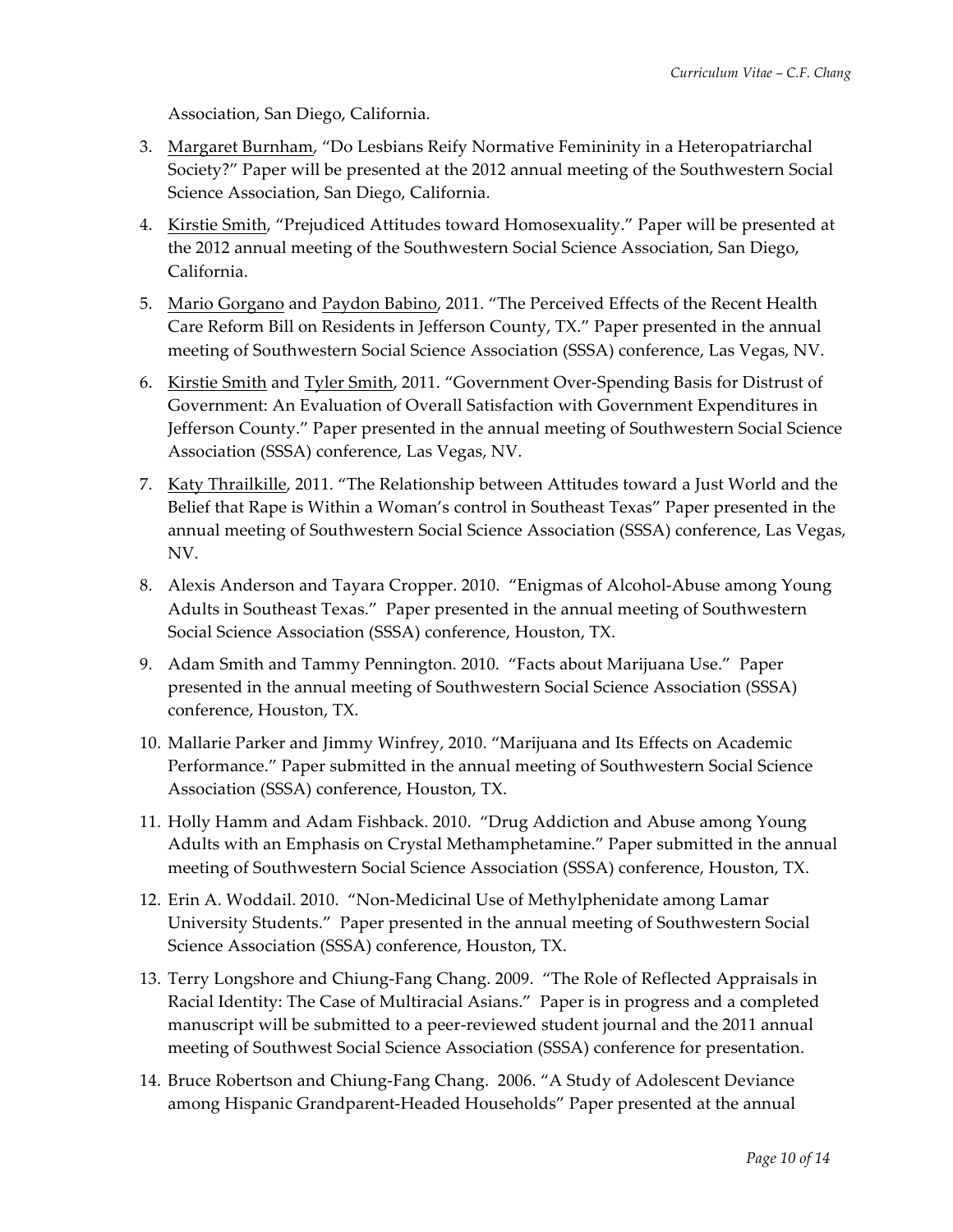meeting of the Southwest Social Science Association, San Antonio, Texas.

- 15. Bruce A. Robertson. 2006. "A Study of Adolescent Substance Use in Mexican American Grandparent-Headed Households." Paper presented in the 11<sup>th</sup> Annual Ronald E. McNair Scholars Program Presentations, Texas A&M University--Kingsville, Kingsville, TX.
- 16. Maria Botello. 2006. "Academic and Self-Efficacy Measured Results of Grandchildren Residing with Grandparents." Paper presented in the 11<sup>th</sup> Annual Ronald E. McNair Scholars Program Presentations, Texas A&M University--Kingsville, Kingsville, TX.

# **SERVICE**

## **PROFESSIONAL SERVICE**

**Organizer & Chair,** Sociology Session, *Marriage, Family and Related Issues*, at the annual meeting of Southwestern Social Science Association (SSSA), New Orleans, LA, 2013.

**Organizer & Chair,** Sociology Session, *Demography*, at the annual meeting of Southwestern Social Science Association (SSSA), San Diego, CA, 2012.

**Chair,** Asian Studies Session, *Women Studies and Gender Politics in Asian Societies*, at the annual meeting of Western Social Science Association (WSSA), Houston, TX, 2012.

**Organizer & Chair,** Sociology Session, *Mortality and Race*, at the annual meeting of Southwestern Social Science Association (SSSA), Las Vegas, NV, 2011. (with Mary Ann Davis)

**Organizer & Chair,** Sociology Session, *AKD Panel and Workshop: AKD in Two Texas State Universities—Lamar and Sam Houston State, Encouraging Scholarship and Service, at the annual* meeting of Southwestern Social Science Association (SSSA), Las Vegas, NV, 2011. (with Mary Ann Davis)

**Chair,** Sociology Session, *Demography and Race*, at the annual meeting of Southwestern Social Science Association (SSSA), Houston, TX, 2010.

**Moderator,** Sociology Session, *Roundtable: Alpha Kappa Delta, The National Honor Society For Sociology—What's In It For You?* at the annual meeting of Southwestern Social Science Association (SSSA), Houston, TX, 2010.

**Chair,** Sociology Session, *Demographic Factors On Deviance And Stress I,* at the annual meeting of Southwestern Social Science Association (SSSA), Houston, TX, 2010.

**Chair,** Sociology Session, *Demographic Factors On Deviance And Stress II,* at the annual meeting of Southwestern Social Science Association (SSSA), Houston, TX, 2010.

**Chair,** Student Award Committee, Southwestern Sociological Association (SSA), 2011-2013.

**Council Member** (elected), Executive Council Committee, Southwestern Social Science Association (SSSA), 2009-2011.

**Member** (appointed)**,** Student Awards Committee , Southwestern Social Science Association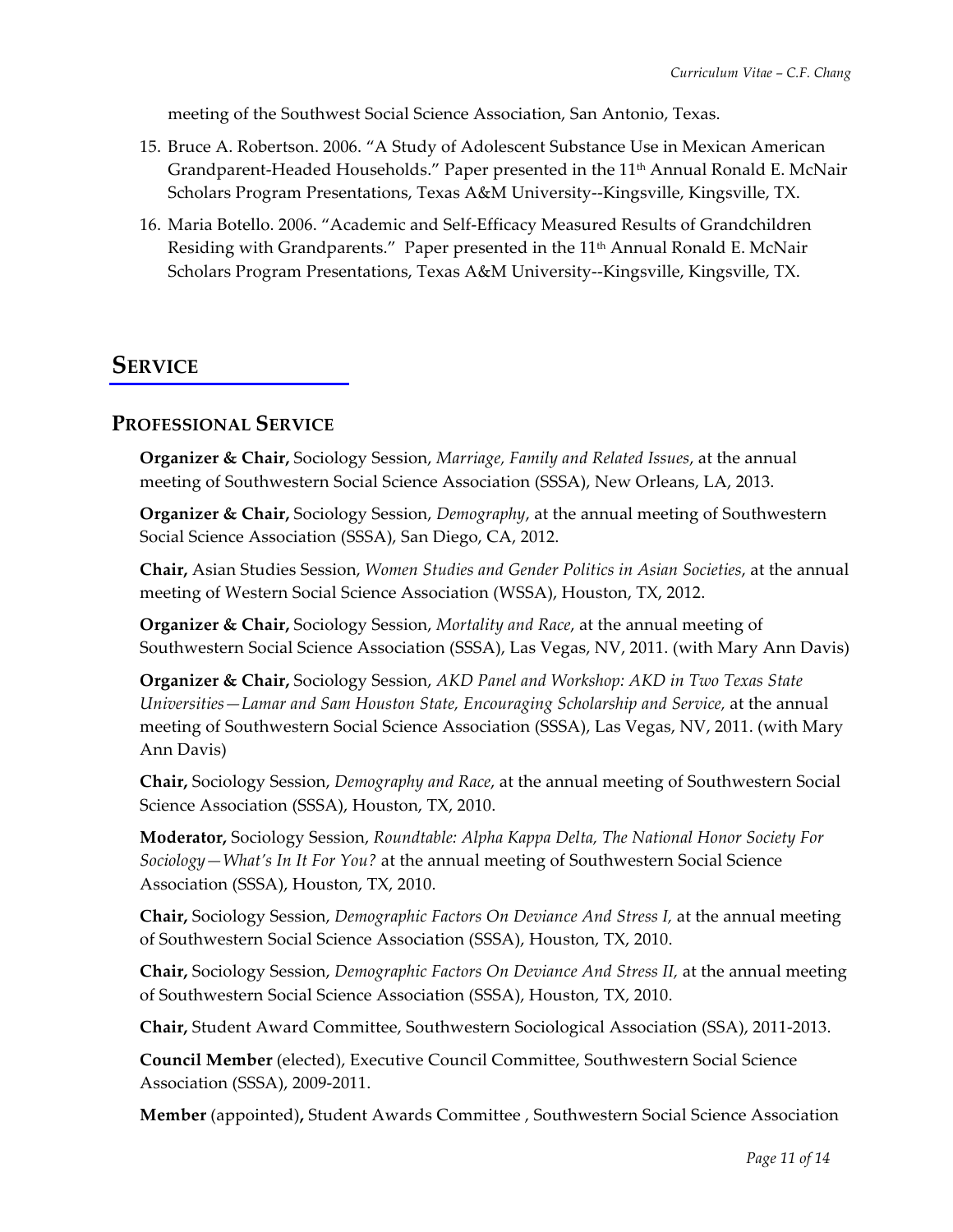(SSSA), 2009-2011.

**Board Member** (elected), Directing Board Committee, American Association for Chinese Studies (AACS), 2010-2013.

**Associate Editor,** *International Journal of Sociological Research,* 2008- Present.

**Reviewer,** *Sociological Journal Internationals,* 2007- Present.

**Board Member** (elected), Directing Board Committee, American Association for Chinese Studies (AACS), 2007-2009.

**Chair**, Sociology Session, *Partisan Change and Response in Taiwan*, at the annual meeting of American Association for Chinese Studies (AACS), Orlando, FL, 2009.

**Discussant**, Sociology Session, *Research on Elderly Health and Care in Taiwan*, at the annual meeting of American Association for Chinese Studies, Orlando, FL, 2009.

**Chair**, Sociology Session, *Demography and Race*, at the annual meeting of Southwestern Social Science Association, Denver, CO, 2009.

**Chair**, Sociology Session, *Social Issues in Asia*, at the annual meeting of American Association for Chinese Studies, Richmond, VA, 2007.

**Invited Interview**, *World Journal* in Los Angeles, CA. Topic: Discussions on the current socioeconomic development of Asian immigrants in the U.S. from the census data and demographic studies, 2007.

**Chair**, Sociology Session, *Family and Fertility*, at the annual meeting of American Association for Chinese Studies, Riverside, California, 2006.

**Chair**, Sociology Session, *Grandparents and Grandchildren*, at the annual meeting of American Association for Chinese Studies, Nashville, Tennessee, 2005.

**Member** (appointed)**,** Membership Committee, Southwestern Social Science Association (SSSA), 2005-2007.

**Member** (appointed)**,** Program Committee, American Association for Chinese Studies (AACS), 2005-2006.

**Board Member** (elected), Directing Board Committee, American Association for Chinese Studies (AACS), 2004-2007.

**Chair**, Sociology Session, *Immigrant Families and Education in America*, at the annual meeting of American Association for Chinese Studies, Williamsburg, Virginia, 2004.

**Chair**, Sociology Session, *New Issues in Mainland China and Taiwan*, at the annual meeting of American Association for Chinese Studies, Williamsburg, Virginia, 2004.

**Chair**, Asian Studies Session, *Marriage, Family, and Health in China and South Korea*, at the annual meeting of Western Social Science Association, Salt Lake City, Utah, 2004.

**China Archive Task Force Committee**, Texas A&M University, 2002-2003.

**Journal Translator**, *Sociological Perspectives,* Pacific Sociological Association, 1996-2003.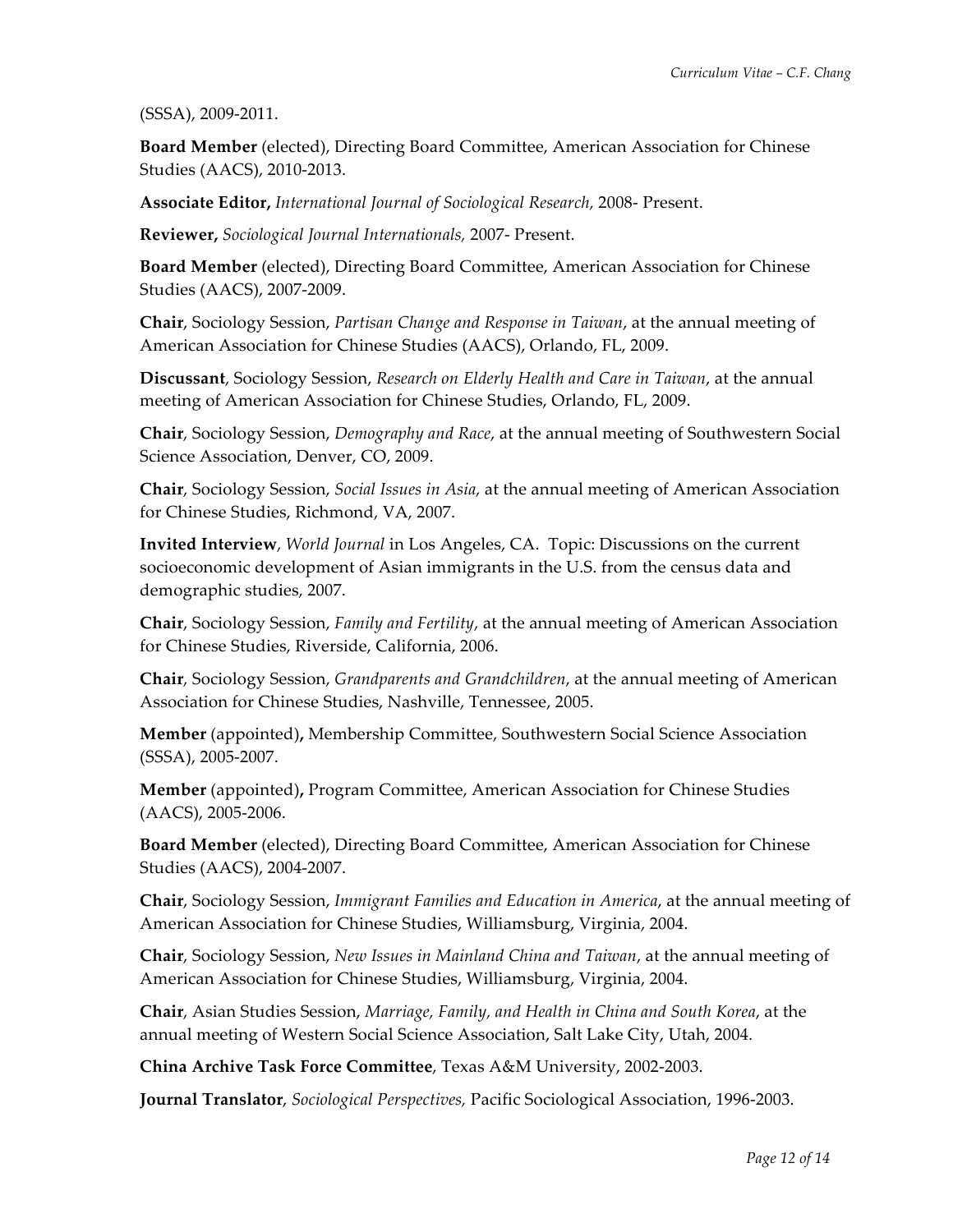# **UNIVERSITY SERVICE**

### **1. Administrative Duties of Department/Program**

**Director**, Sociology Program, Lamar University, 2009 – Present.

Served as the director of Sociology Program to evaluate and modify the curricula, course requirements, and degree policies for the BA and BS programs of Sociology. Accomplished administrative duties include--

- (1) Modified degree requirements and curricula and published it in the undergraduate catalog of Lamar University.
- (2) Developed learning improvement plan for the general core course (SOCI 1301), conducted the learning outcome assessment for the course to meet the SACS requirements, develop course assessment and submitted complete reports to the WEAVE system.
- (3) Coordinated, modified, and evaluated the assessment plan (IE plan) for Sociology BA and BS programs and generated assessment reports (IE report) for WEAVE submission.
- (4) Assisted to prepare the Strategic Plan Implementation (SPI) report for Sociology program.
- (5) Participated departmental, college, and university meetings and activities.
- (6) Advised sociology students to take courses and to complete degree requirements.
- (7) Evaluated degree plans for graduation

### **2. Service on Department, College, and University Committees**

**Member,** Curriculum Committee, College of Arts and Sciences, 2013.

**Member,** Core Curriculum Governance Committee, Lamar University, 2011 – Present.

**Co-Facilitator,** 2011-2012 Active Research and the Scholarship of Teaching and Learning Faculty Learning Communities, Lamar University, 2011-2012.

**Invited Presentation,** Faculty Development Fall 2011 Blastoff, Topic: "Getting Your Scholarly Work Published" (with Dr. Lynn Godkin), on Aug. 16, 2011.

**Member,** Asian Studies Initiative Committee, College of Arts and Sciences, Lamar University, 2010 – Present.

**Coordinator**, Core Course Assessment Group, College of Arts and Sciences, Lamar University,  $2010 - 2011.$ 

**Chair**, Department Computer Committee, Department of SSCJ, Lamar University, 2009- 2011.

**Member**, Arts & Sciences Council Committee, College of Arts and Sciences, Lamar University,  $2008 - 2011.$ 

**Member**, Sociology Search Committee, Department of SSCJ, Lamar University, Spring 2009.

**Member**, Arts and Sciences Strategic Steering Committee, College of Arts and Sciences,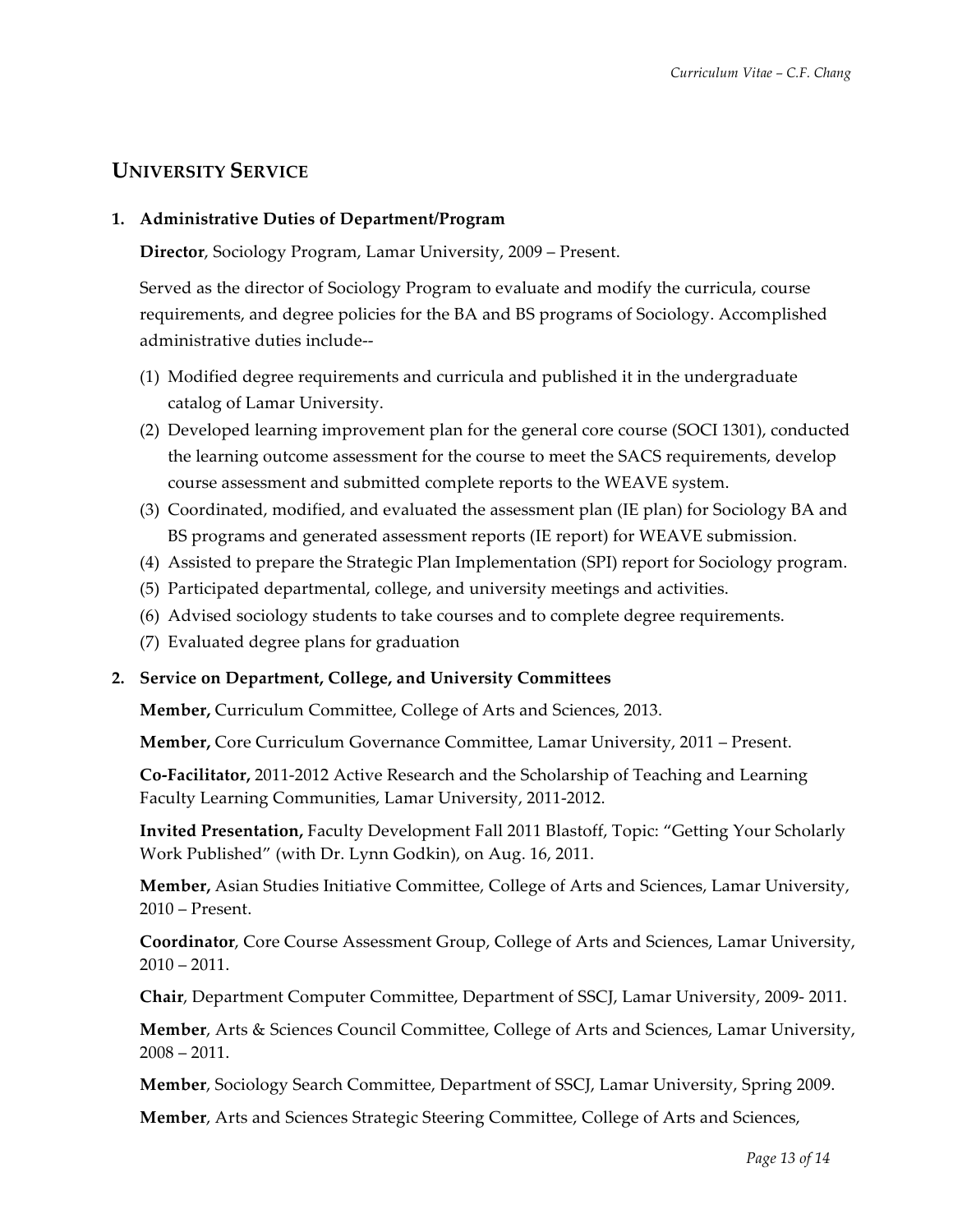Lamar University, 2008-2009.

**Member**, Outstanding Researchers and Teachers Committee, Lamar University, 2008.

**Undergraduate Coordinator**, Sociology program, Texas A&M University, Kingsville, 2007.

**Member**, Psychology Search Committee, Department of Psychology and Sociology, Texas A&M University—Kingsville, 2005.

**Member**, College Search Committee, College of Arts and Sciences, Kent State University— Stark, 2004.

### **3. Service on Student Engagement and Activity**

**Host and Co-Sponsor**, Sociology Forum Series.

- Co-sponsor Mary Johnson's speech, title "Unquenchable Thirsts"
- Co-Sponsor Stuart Wright's speech, title "Deconstructing Official Rationales for the Texas State Raid on the Fundamentalist Latter Day Saints".

**Mentor**, Application Submission for Scholarship, AKD Travel Funding, United Chapters of Alpha Kappa Delta Honor Society in the year of 2009 and 2010. Funding: \$2,000 for both years.

- Initiated a proposal, titled "*The Undergraduate Research Program at Lamar AKD Chapter".*  The proposed program was funded \$2,000 (for 2009 and 2010) from the United Chapters of AKD Honor Society. This funding will be used as the *AKD-Sigma Scholarship* for encouraging 3 to 4 students each year to present research papers in the professional conference meetings.
- Mentored four sociology students on their research projects and applied travel assistant grants from the United Chapters of AKD Honor Society to support students' presentations in the Southwest Social Science Association (SSSA) annual meeting.

**Advisor**, Sigma Chapter, Alpha Kappa Delta (AKD) International Sociology Honor Society, Lamar University, 2008 – Present.

• The Sigma Chapter of the Alpha Kappa Delta (AKD) Honor Society was officially reactivated in 2009 after the chapter had been initiated in Lamar 30 years ago. The AKD was formally recognized by Lamar University in 2009. The first induction ceremony was held in December 2009. Dr. Kevin Smith was invited to be the keynote speaker in the ceremony. A total of nine sociology majors were inducted.

**Advisor**, Gamma Iota Chapter, Alpha Kappa Delta (AKD) International Sociology Honor Society, Texas A&M University, 2006-2007.

• Initiated the first official induction ceremony for the Gamma Iota Chapter of the Alpha Kappa Delta Honor Society in the campus of Texas A&M University, Kingsville.

## **PROFESSIONAL MEMBERSHIPS**